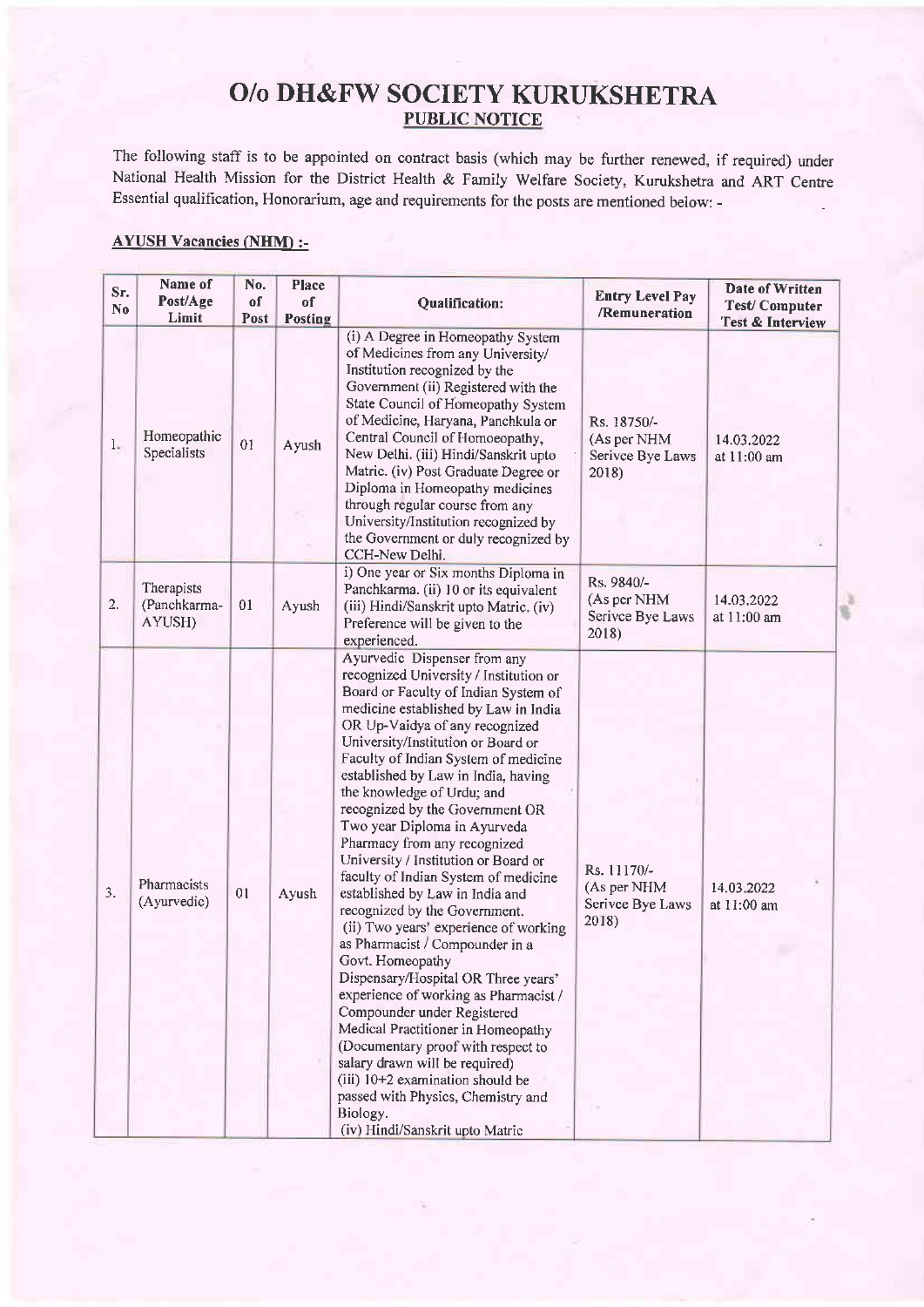The application for Sr. No 01 to 03 along with photocopies of all certificate must reach at DH & FW Society, Kurukshetra O/o Civil Surgeon, Kurukshetra up to 4:00 PM on or before dated 09-03-2022. Application recevied after due date will be rejected. Candidates should submit application on available form with color photograph and the documents duly attested by Gazetted officer. The post are District specific and non-transferable.

Note-1: Preference will be given to local, well setteled candidates of District. Candidates should bring their proof of residence Certificate issued by Distt. Appropriate Authority (Passprot, Election ID Card, Ration Card with Address, Bank Passbook/Post office Passbook, Cast and Domicile Certificate with address and the photo issued by State Govt., Parivar Pehchan Patra and Electricity Bill (Not older than last three months : any of three documents must required) should also attach photocopy with the application form. The qualification of candidates should be prior to the last date of filling the application. Work experience should be post qualification. The candidate will be employed on the condition that he/she maintain HQ and his/her job is non-transferable. Resevation for the above cited posts will be as per Haryana Govt. Rules. Engagement of candidate should bestrictly on performance basis. Quartely apprasial of performance will be carried out and if found unsatisfactory the service can be terminated. No seperate information will be sent to the candidates for the interview. No TA/DA will be paid to the candidate. District Health & Welfare society, Kurukshetra has right to increase/decrease withdraws the posts without assingning any reason. District Health & Welfare society, Kurukshetra is not responsible for any type of postal delays. Application submitted on <sup>a</sup> format which is not exactly the same as mentioned in the advertisment, are liable to be rejected summarily. If the candidate does not fulfill all the condition of eligibilty regarding age limits, education qualification, experience etc. prescribed in the instructions, the application will be rejected without any prior intimation.

Note-2: Selection Criteria will be applicabel as per Mission Director (NHM), Haryana, Panchkula Memo No. NHM/Admin/HRC-1/2021-22/7591-7620 Dated 20-09-2021.

**Civil Surgeon Kurukshetra** 

 $\mathscr{A}^{\prime\prime}$ 

Dy. Civil Surgeo Kurukshet $a1 - w$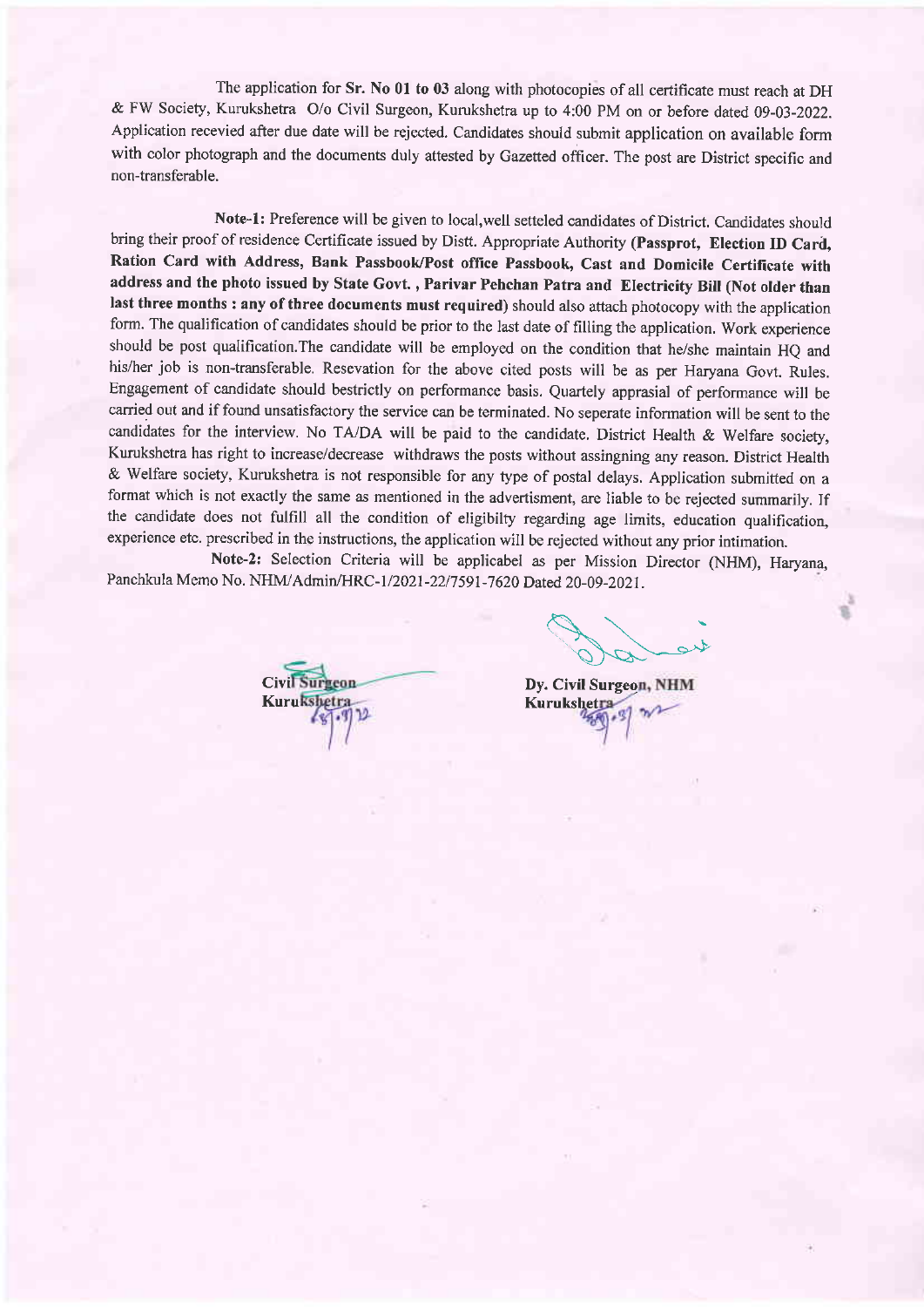## ART Centre (Under Haryana State AIDS Control Society O/o DGHS):

| Sr.<br>No        | Name of<br>Post/Age<br>Limit | No.<br>of<br>Post      | Place of<br><b>Posting</b>                             | <b>Qualification:</b>                                                                                                                                                                                                        | Consolidated<br>Remuneration | Date of<br>Written<br><b>Test</b> |
|------------------|------------------------------|------------------------|--------------------------------------------------------|------------------------------------------------------------------------------------------------------------------------------------------------------------------------------------------------------------------------------|------------------------------|-----------------------------------|
| 1 <sub>w</sub>   | Counsellor                   | 0 <sub>1</sub><br>Post | <b>ART</b><br>Centre,<br>L.N.J.P.<br>Civil<br>Hospital | <b>Essential:</b><br>Master degree in social work (Preferably<br>specialized in medical & Psychiatric social work<br>/ psychology) or qualified Graduate Nurse<br>Qualified and competent PLHIV will be given<br>preference. | Rs. 13000/- Per<br>month     | 14.03.2022<br>at 11:00<br>am      |
| 2.               | Lab<br>Technician            | 01<br>Post             | ART<br>Centre,<br>L.N.J.P.<br>Civil<br>Hospital        | <b>Essential:</b><br>(i)<br>Graduate / Diploma Holder in Medical<br>Laboratory Technology (MLT) Approved<br>from state govt. of Haryana<br>(ii) Registered in State Council.                                                 | Rs. 13000/- Per<br>month     | 14.03.2022<br>at 11:00<br>am      |
| $\overline{3}$ . | <b>Staff Nurse</b>           | 01<br>Post             | <b>ART</b><br>Centre,<br>L.N.J.P.<br>Civil<br>Hospital | <b>Essential:</b><br>B. Sc. Nursing /GNM. Or ANM with minimum<br>three years experience                                                                                                                                      | Rs. 13000/- Per<br>month     | 14,03.2022<br>at 11:00<br>am      |

The application for Sr. No 01 to 03 along with photocopies of all certificate must reach at Room No. 04, Near Psychiatric OPD, Old Blood Bank, O/o Civil Surgeon, Kurukshetra up to 4:00 PM on or before dated 09-03-2022. Application recevied after due date will be rejected. Candidates should submit application on available form with color photograph and the documents duly attested by Gazetted officer.

- The numbers of posts are subject to increase/decrease.
- . Applicant must be permanent resident of Haryana (Bonafide domicile certificate from Executive Megistrate should be furnished.)
- The post are District specific and non-transferable.
- Reservation as per Hayana Govt. Policy.
- The applicants shold have passed Hindi/ Sanskrit upto matric.
- . Age as per Haryana Govemment Policy.
- o All the eligible candidates will be called for written test.
- The application format is given below

| Name of the Post Applied for:                                     |  |
|-------------------------------------------------------------------|--|
| Name of the District / Centre                                     |  |
| Name:                                                             |  |
| Father's Name / Husband Name:                                     |  |
| Category:                                                         |  |
| Gender:                                                           |  |
| Date of Birth and Age as on 01.01.2022                            |  |
| Address                                                           |  |
| (proof of residence also be attached with the application)        |  |
| Mobile No.<br>Contact No.<br>Email ID                             |  |
| Qualification with Percentage                                     |  |
| Experince                                                         |  |
| Any Special Qualification/Experience (Reg. the post applied for)  |  |
| Knowledge of Computer                                             |  |
| Attested Photocopies of the relevent documents (Must be Attached) |  |
|                                                                   |  |